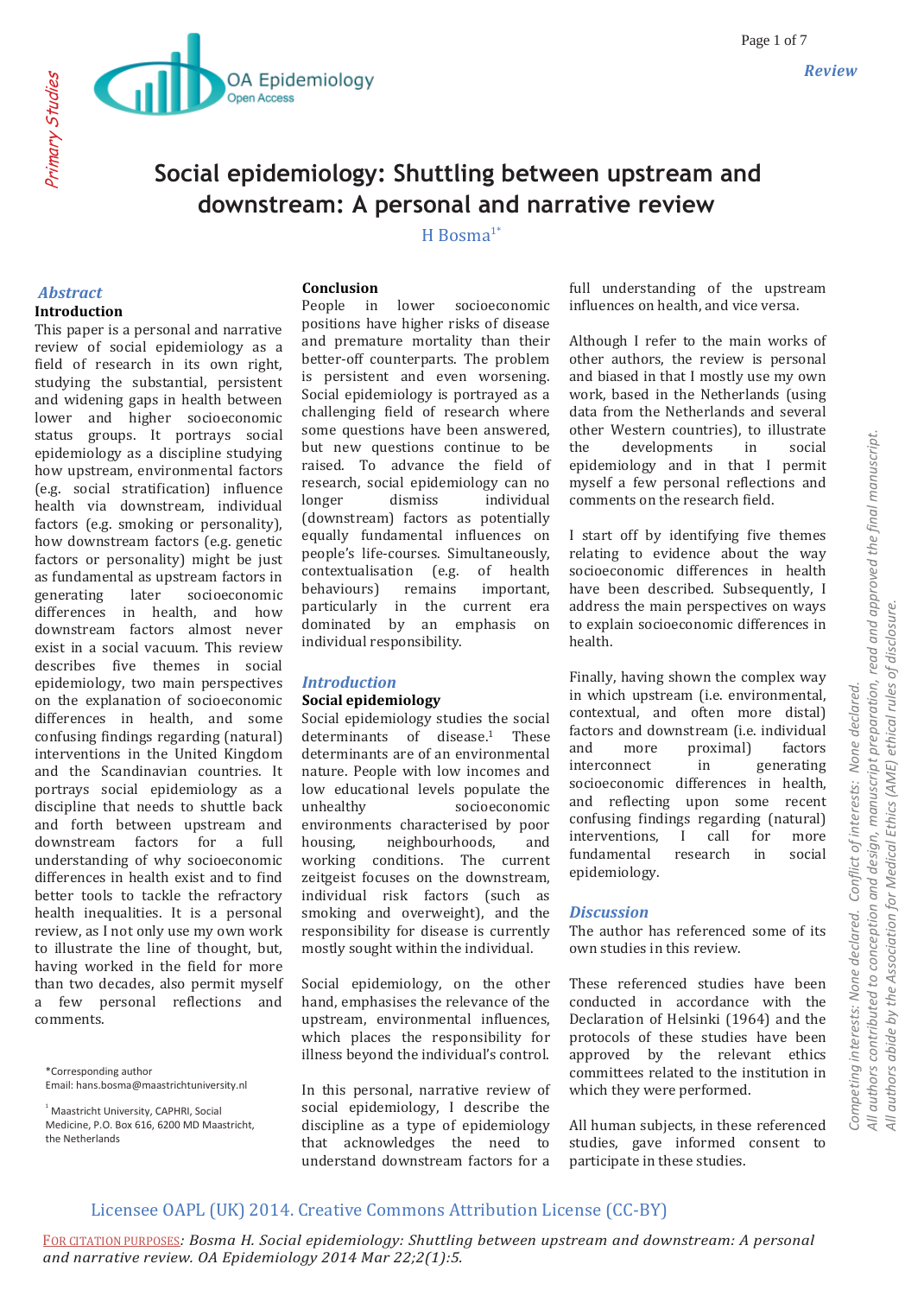

### **Five themes**

Although the Netherlands is a relatively prosperous country, socioeconomic differences in health are not only substantial, but also manifest themselves with regard to a wide variety of diseases and causes of mortality. For example, Dutch people with a low educational level die seven years earlier than those with a high educational level.<sup>2</sup>

Strikingly, this shorter life includes fifteen more years spent with disease than that of their better educated counterparts. As we travel from the northern to the southern end of the province of Limburg (the southernmost province of the Netherlands; a journey of approximately 120 kilometres), the number of years that people can expect to live without disease decreases from 62 to 58; this is associated with the more adverse socioeconomic conditions in the southern region. Data from other countries show similar socioeconomic patterns across many diseases and causes of mortality.<sup>3</sup>

The first theme thus regards the evidence showing that socioeconomic differences in health in most countries are substantial and manifest themselves in many types of diseases. The second theme concerns the rise in socioeconomic differences in health, which is also seen in the Netherlands.

Marmot's group in London was the first to show this for the United Kingdom,<sup>4</sup> after which many others reported similar findings for other countries and for the trends into more recent years. Although not all studies confirm the widening gap, $5$  most evidence supports the phenomenon of widening, rather than narrowing, socioeconomic differences in health.

The inverse care law might be relevant here. This "law" states that, rather than groups with the greatest need, i.e. the lower socioeconomic groups, it is the higher socioeconomic groups that benefit more from all

kinds of (new) health services, such as smoking prevention measures.<sup>6</sup>

This might be illustrated by a recent intervention study that I was involved in and that concerned an intervention to decrease depressed mood in type 2 diabetes and COPD patients.<sup>7</sup>

The intervention aimed to improve the patients' sense of control using self-management and empowerment as ingredients. The study revealed that only the higher educated patients had benefitted from the intervention, whereas the lower educated, who generally lack a sense of control, did not. If the fundamental inequality remains unaddressed, such interventions might perhaps first and foremost be considered an economic cost-cutting exercise, whereby individuals increasingly have to manage their own affairs, even though some of them might lack the resources to do so or might have never learned how to use them. Rather than tackling the health inequalities, such interventions may thus lead to widening socioeconomic gaps in health outcomes.

The third theme relates to the evidence for describing socioeconomic differences in health as a gradient, rather than as a poor – not poor dichotomy (to which the socioeconomic differences are sometimes reduced for ease of presentation). More detailed study shows that there is in fact a socioeconomic gradient, i.e. a roughly linear association between higher income and better health. In other words: every 100 additional euros of income on average leads to better health, even when studied within a higher (or lower) income group.

For example, within the white-collar London-based civil service, there is a clear trend of decreasing incomes being associated with increasing risks of mortality, $8$  even though there is no poverty in this group. This is not meant to deny the health adversities of poverty and deprivation, but to contend that socioeconomic differences in health tend to present themselves rather as a gradient across the whole income spectrum.

The fourth theme concerns the evidence that socioeconomic differences in health should be considered from a life-course perspective.<sup>9</sup>

There is increasing evidence that adverse socioeconomic conditions in early life have long-term effects on health, regardless of the socioeconomic category in which a person ends up. Previously, we have shown that such conditions in early life, perhaps through particular parental experiences and parenting styles, might promote a kind of fatalism and beliefs of low control.<sup>10</sup>

People then develop the general belief that they cannot control their environment or the events that occur. This "socialised fatalism" could well be the fundamental reason why lower socioeconomic groups often have such poor health outcomes. For example, using the same Dutch data from the GLOBE study, the much higher prevalence of this kind of fatalism explained about half of the elevated mortality risk in the lower socioeconomic groups. $11$  At the same time, a life-course perspective could also allow the study of status inconsistency (e.g. high education and low income) as an independent risk factor for disease.<sup>12</sup> This evidence particularly tells us that a full evaluation of the influence of adverse socioeconomic conditions requires such conditions to be taken into account across the whole life-course.

The fifth theme regards the areas in which people live, which often have an additional influence on health, regardless of their own individual income or educational level.<sup>13</sup>

We have previously found that living in a relatively poor neighbourhood increased the risk of premature mortality for both poor and rich residents.<sup>14</sup> Socioeconomic conditions in these neighbourhoods correlated with social disintegration and a shared

# Licensee OAPL (UK) 2014. Creative Commons Attribution License (CC-BY)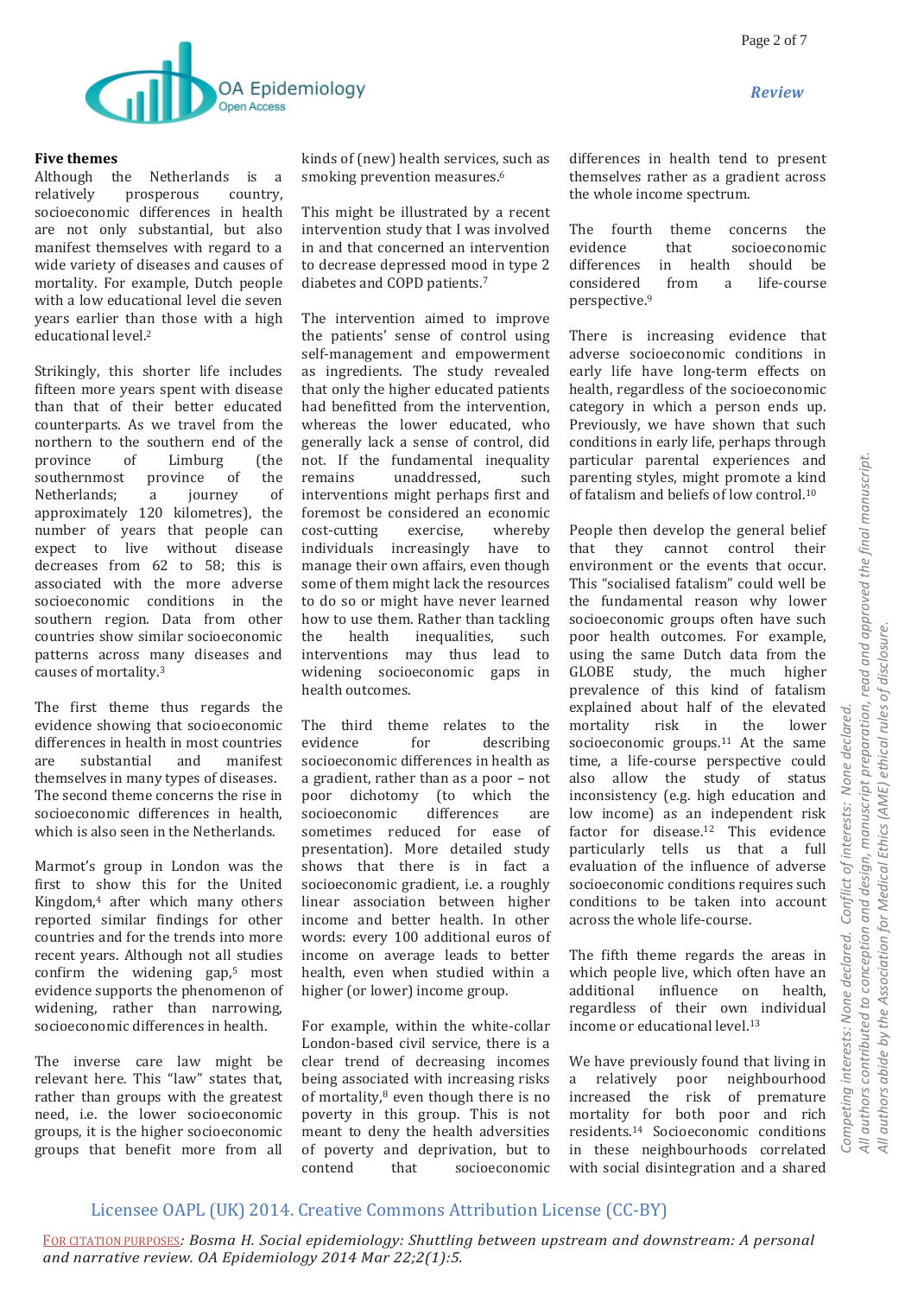

culture of fatalism. Other research supports the hypothesis that even country-level characteristics might matter for individual health.

Japan and the United States of America are extremes regarding income inequalities. Wilkinson has shown that child mortality, homicides and distrust are much more common in countries with wide income gaps, such as the US, than in countries with more income equality between people.<sup>15</sup> At a lower level of aggregation, that of the household, research is also supporting contextual effects. The partner with whom someone lives introduces his or her own socioeconomic characteristics into the relation.

We have shown that men married to lower educated women had an increased risk of heart disease compared with men married to women with a higher educational level, regardless of their own educational level.<sup>16</sup> Simultaneously, looking at the neighbourhood findings, I wonder what the generally small intra-class correlations (indicating that health differences can predominantly be found within neighbourhoods, rather than between them) imply for the effectiveness of interventions in poor areas versus those aimed at poor individuals living in both rich and poor areas.<sup>17</sup>

Most important, however, is that a full consideration of the influence of adverse socioeconomic environments requires looking beyond the individual level and taking account of the environments in which people live.

The five themes show socioeconomic differences in health as an omnipresent and worsening phenomenon that is not only a question of being poor or not. For a full appreciation of the socioeconomic influence, one should consider its influence from birth onwards and evaluate the socioeconomic characteristics of the environments in which people live. Using the five

themes, social epidemiology has put forward socioeconomic differences between people as fundamental upstream factors, as "causes of the causes", and the research field has primarily looked at socioeconomic position as a proxy for an environmental influence that is able to affect risks of disease and premature mortality from a more distal level.

Below I try to explain the differences, which also requires me to look at factors at the individual level, i.e. the downstream factors.

### **Explanations**

Social epidemiology has studied socioeconomic differences in health using two conceptual models, viz. causation and direct and indirect selection. The causation perspective considers socioeconomic status as the upstream, more distal cause of disease, affecting health through various mediating characteristics that are more downstream and proximate to the individual (e.g. smoking, overweight, work and housing conditions).

Recent research has also explored the influence of particular psychosocial factors in "explaining" how social class might "get under the skin". The second perspective on the explanation of socioeconomic differences in health is the selection perspective. In general, there is less evidence for its contribution, although the impression remains that more research is needed. The direct selection perspective assumes an influence of health on social mobility, on where a person ends up in socioeconomic terms (the reverse of the causation perspective).

The indirect selection perspective assumes an influence of health determinants on social mobility. This is mostly to do with genetic factors, personality characteristics and intellectual differences between people that both affect the socioeconomic attainment and the later health status. One such personality trait might be future orientation, which has its roots in childhood and adolescence. More future-oriented people will probably be more willing to invest in both their career and their health, resulting in high incomes and better health.

Socioeconomic status then is no longer the most fundamental cause, as future orientation becomes more fundamental. Rather than environmental, upstream factors influencing individual, downstream characteristics, individual factors dominate the explanation of socioeconomic health differences in this selection perspective. What is common to both causation and selection is that individual, downstream factors are needed to explain why socioeconomic status is related to poor health outcomes.

My own research within the causation framework has particularly supported the hypothesis that control beliefs might be a core mechanism underlying the elevated risks of disease in lower socioeconomic groups. Low control beliefs, "socialised fatalism", and powerlessness are partly rooted in socioeconomic circumstances and might have substantial adverse effects on health.10,18

We also found that low control in the workplace increased the risk of heart disease in the London-based civil service and that this low control correlated with a general sense of low control in the lower employment grades.<sup>19</sup> Beliefs of low control might also be relevant when people rate their own health: part of the association between self-rated poor health and premature death was explained by low control beliefs.<sup>20</sup>

It is not only the work environment which is important for a person's sense of control; circumstances during upbringing may have a long-term effect as well, by contributing to an "unhealthy" personality development.<sup>10</sup>

Low control beliefs are important in the aetiology of heart disease, even more important than the traditional coronary risk factors (such as smoking and blood pressure).<sup>21</sup> In a recent article, we have

# Licensee OAPL (UK) 2014. Creative Commons Attribution License (CC-BY)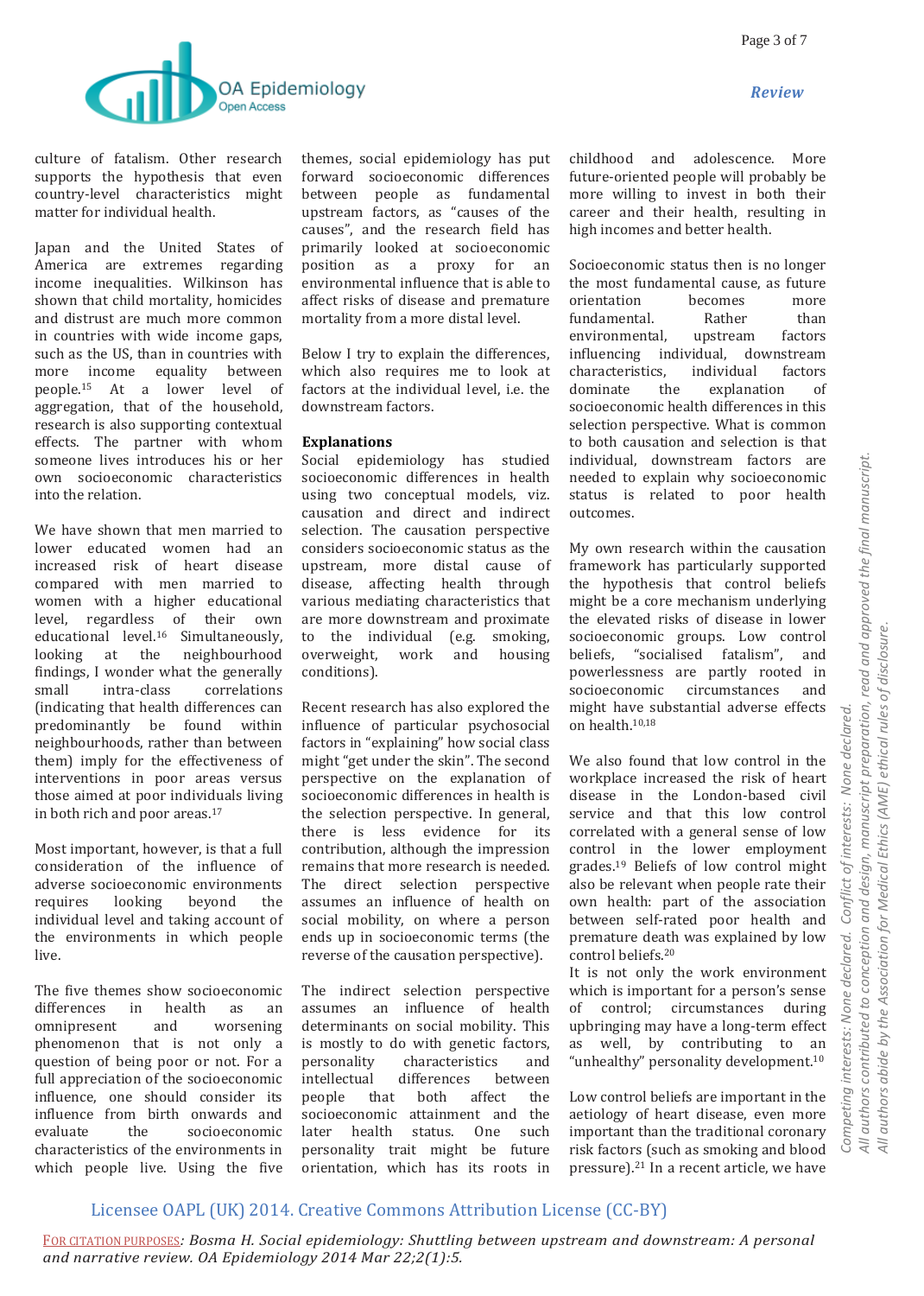

shown that control beliefs contributed most substantially to the socioeconomic differences in healthrelated functioning, and were also more important than whether someone possessed many basic or luxury goods.<sup>22</sup> Control beliefs were also the most important component found when people's psychological make-up was studied regarding the degree of clustering.

The psychological profile, based on the clustering, was also strongly rooted in early life and the socioeconomic conditions at the time.<sup>23</sup>

A recent study by our group supported the relative importance of control beliefs in people with chronic conditions. Control beliefs were more important for their quality of life than having good friends or a high income. <sup>24</sup> Finally, we also found that low control does not primarily affect poor health via inward-directed mechanisms, such as depression, or outward-directed mechanisms, such as rebelliousness or hostility.<sup>25</sup>

A recurrent theme is whether examining psychosocial factors distracts attention from the fundamental causes, i.e. the material and financial differences between people and the way politics influence them. According to some colleagues in the field, researchers looking at psychosocial mechanisms suggest that poor people mostly have erroneous ideas about life (e.g. they think they have no control) and thus that cognitive behavioural therapy among lower socioeconomic status groups would solve the socioeconomic differences in health. This means that an essentially societal problem is psychologised.

Although I sympathise, I think it is also important to empirically find out how social class gets under the skin. What upstream, but also downstream mechanisms contribute? I think that social epidemiology should cross disciplinary boundaries, focussing on the match and mismatch between an

individual and his or her environment. Social epidemiology is also about the match or mismatch between life's challenges and demands on the one hand and the resources that individuals have for coping on the other (e.g. effort – reward imbalance).<sup>26</sup> It should adopt a biopsychosocial perspective: contexts and environments in which people live interact with their individual characteristics to produce differences in health or disease.

It should thus shuttle back and forth between upstream and downstream. This satisfies the scientific need for full explanations, as well as providing further insights into factors that are perhaps less difficult to modify by means of interventions.

Several studies by our group support the additional influence of both direct and indirect selection and thus individual, downstream factors.

Firstly, together with youth health care physicians, we are examining the evidence supporting the direct and indirect selection perspective when looking at school dropout and its association with poor health.<sup>27</sup> We have already found that hospital admissions had a negative influence on school dropout rates, regardless of the children's socioeconomic background.<sup>28</sup> This supports the direct selection hypothesis. Other, as yet unpublished research, supporting indirect selection, indicates the (dominant) importance of low control beliefs for both later school dropout and later reports of poor health, regardless of the socioeconomic background.

Secondly, Scottish research has shown that the IQ at 12 years of age is an important predictor of mortality and the socioeconomic differences therein. <sup>29</sup> Our research did not corroborate this finding, as we found that intelligence did not relate to later hospital admissions among young adults.<sup>30</sup> However, in another study that also included older people, the higher average intelligence scores for

people with higher occupations appeared to fully explain their better cognitive, physical, and mental functioning.<sup>31</sup> This emphasises the importance of underlying differences in intellectual abilities for the presence and persistence of socioeconomic differences in health, and provides evidence supporting an indirect selection perspective on health inequalities.

Thirdly, we also studied genetic factors and their contribution to socioeconomic differences in terms of the metabolic syndrome, and the incidence of Alzheimer dementia.32,33 In both studies, we found a small, but consistent influence of genetic factors, interacting with the socioeconomic grouping. There was no correlation between low educational level and the APOE-e4 polymorphism (an important genetic factor for Alzheimer). Genetic factors mostly affected health in the higher socioeconomic status groups (the higher educated), not in the lower socioeconomic status groups.

Apparently, an enriched environment is needed for the expression of genetic factors. More research is needed here too, <sup>34</sup> although we should perhaps not expect too much and be particularly cautious in interpreting findings and in emphasising a personalised medicine that is too heavily dominated by a genetic focus. By tailoring research and treatment to the individual, we might run the risk of losing sight of the adverse environmental determinants that some individuals share.

In sum, we may say that downstream factors such as individual health behaviours and biological risk factors, and psychological characteristics such as low control beliefs, are important for finding out how socioeconomic status affects poor health.

Similar, but also other downstream, individual factors, such as health in early life, intelligence and genetic factors, are important for social mobility and later health. Downstream factors are thus important in both the causation and selection perspective. In

## Licensee OAPL (UK) 2014. Creative Commons Attribution License (CC-BY)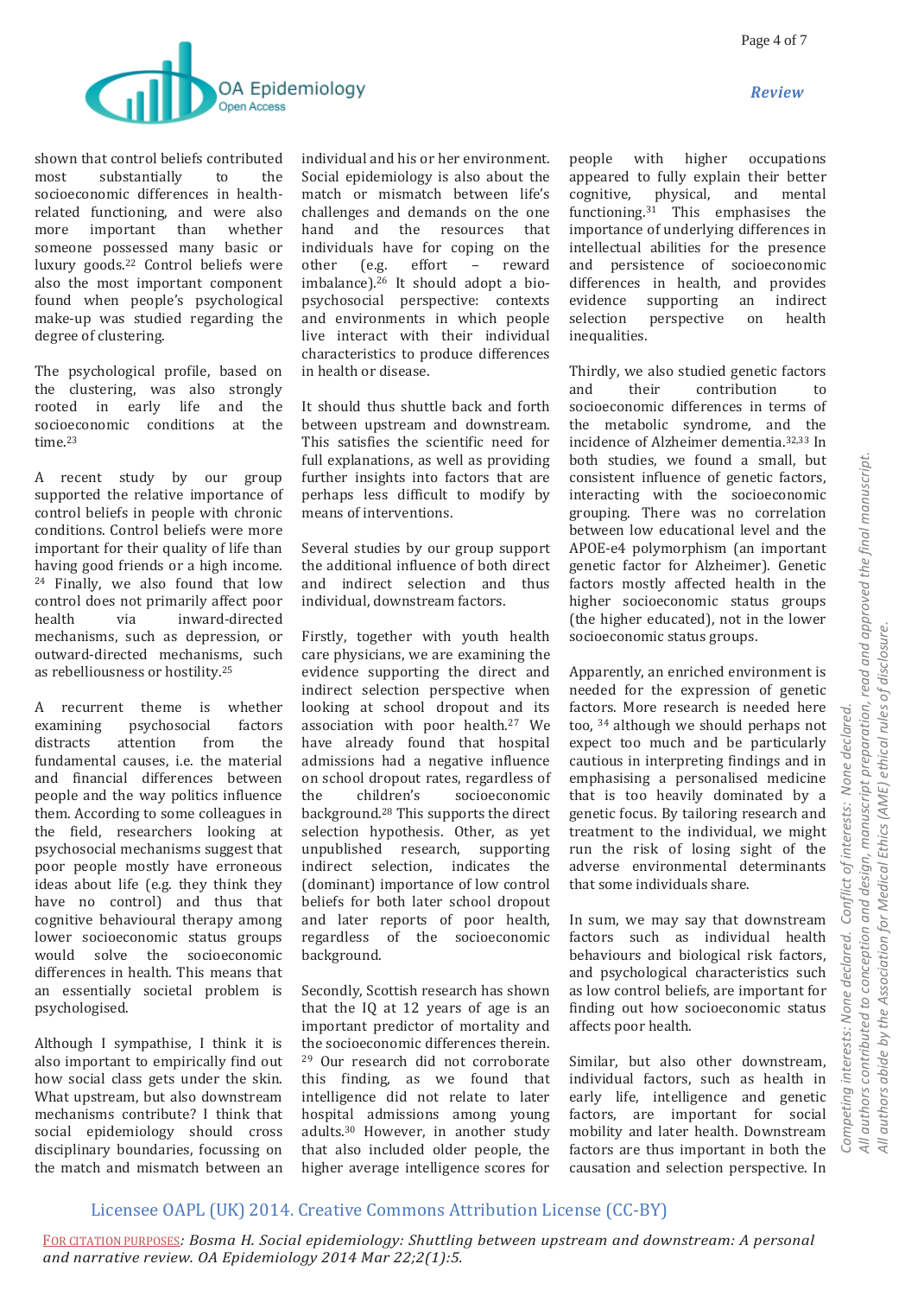

the selection perspective, they even dominate the causal pathway by being more fundamental than socioeconomic grouping.

### **More fundamental research!**

Experiences with socioeconomic differences in health in the United Kingdom and the Scandinavian countries have raised new questions for which we need more fundamental research. Despite major interventions aimed at reducing socioeconomic inequalities in health in the United Kingdom since the late 1990s, these inequalities have only increased.<sup>35</sup>

Despite long-term egalitarian traditions in Sweden and Norway, these countries have not been able to eliminate socioeconomic differences in health either.<sup>3</sup> This underlines the refractory nature of these differences and the possibility that they are based on differences that are less modifiable than we expected. Individual differences might be as important as or even more important than social differences.

For example, it has been speculated that increased social mobility in the Scandinavian countries is leaving an increasingly "unhealthy" group of people in the lower socioeconomic groups. Downstream, individual differences, as expressed in genetic factors, health status, intellectual abilities and personality traits, have so far been insufficiently examined in relation to social mobility, later health, and the development of socioeconomic differences in health.<sup>34</sup>

Furthermore, we should probably also start to consider what a more important role for (direct and indirect) selection would imply for interventions.

Simultaneously, we cannot exclude the possibility that the disappointing findings in the Scandinavian countries are the result of causation processes associated with class-related stigmatisation. It could be that the increased opportunities for social mobility in these countries also

increase the stigmatisation of the people who still end up at the bottom of the socioeconomic hierarchy. The impression could be that they are too lazy or not smart enough to use the putative opportunities. This kind of stigmatisation has hardly been examined in relation to socioeconomic differences in health.<sup>36</sup>

Preliminary findings in our group support our hypothesis that how society looks at lower socioeconomic status groups influences the health of the people in these groups. Once again, it is important to think about the implications for interventions when whole societies have stigmatising thoughts about people in lower socioeconomic positions.

Recent confusing experiences with (natural) interventions addressing socioeconomic differences in health thus raise new questions for fundamental research into both causation and selection processes and for reflection on the implications of any new findings for the possibilities and impossibilities of interventions tackling socioeconomic differences in health.

I would also like to add that the field of research has been predominantly quantitative in nature. Large numbers of people have been asked to fill in questionnaires developed in the ivory towers of the university. However, have we asked the right questions on what it is like to cope with low income or poverty?

Developing new questionnaires (e.g. to measure rebelliousness)<sup>37</sup> is likely not to be enough. It is possible that qualitative research, in which matters are discussed with the people themselves, might contribute more to solving the puzzle.

Our group is therefore currently working towards qualitative studies of stigmatisation, the way we as a society look at the poor, how these people themselves experience this stigmatisation, and how all this affects their health.<sup>36</sup>

### *Conclusion*

People in lower socioeconomic positions are at higher risk of both disease and premature mortality than their better-off counterparts with better positions.

The problem is persistent and even worsening. By presenting five themes and two perspectives for the explanation of socioeconomic differences in health, I hope to have been able to portray social epidemiology as an important and challenging field of research. Some questions have been answered, but new questions continue to be raised.

In answering such questions, social epidemiology can benefit from intensified cross-fertilisation between the disciplines that are needed to further the field. In this endeavour, social epidemiology should shuttle back and forth between upstream (environmental) and downstream (individual) factors.

We cannot explain the upstream influences without looking at the downstream ones. Conversely, from a bio-psychosocial perspective, upstream factors constitute the context in which – at the downstream level – individuals are shaped and interact with each other. Hence, without the upstream influences, we cannot explain the downstream influences. Why do people smoke, why do they eat too much? Smoking, overweight and other health behaviours do not originate and exist in a social vacuum. Contextualisation remains important, particularly in the current era dominated by an emphasis on individual responsibility.

### *Acknowledgement*

I would like to thank my colleague Dr Annemarie Koster and the two reviewers for their useful comments.

### *References*

1. Berkman LF, Kawachi I. Social Epdemiology. New York: Oxford University Press, 2000.

2. Rijksinstituut voor Volksgezondheid en Milieu (RIVM). Nationaal Kompas

 $\tilde{=}$ 

## Licensee OAPL (UK) 2014. Creative Commons Attribution License (CC-BY)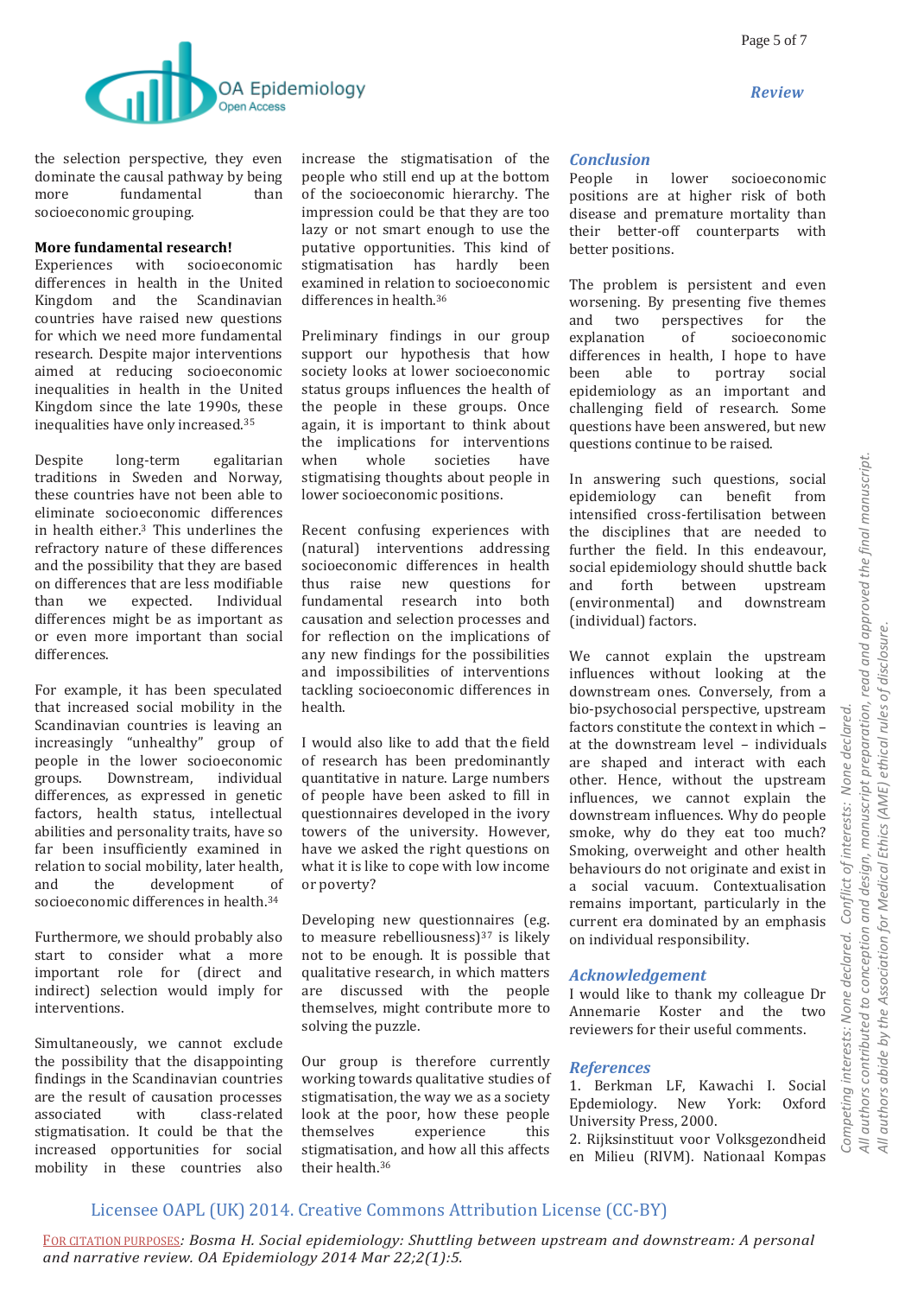

Volksgezondheid

[http:www.nationaalkompas.nl/bevol king/segv/huidig/].

3. Mackenbach JP, Stirbu I, Roskam AJ, Schaap MM, Menvielle G, Leinsalu M, Kunst AE; European Union Working Group on Socioeconomic Inequalities in Health. Socioeconomic inequalities in health in 22 European countries. N Engl J Med. 2008;358(23):2468-81.

4. Marmot MG, McDowall ME. Mortality decline and widening social inequalities. Lancet.

1986;2(8501):274-6.

5. Otten FW, Bosma HH. The socioeconomic distribution of heart diseases: changing gradients in The Netherlands. Soc Sci Med. 1997;44(9):1349-56.

6. Hart JT. The inverse care law. Lancet. 1971;1(7696):405-12.

7. Bosma H, Lamers F, Jonkers CC, van Eijk JT. Disparities by education level in outcomes of a self-management intervention: the DELTA trial in The Netherlands. Psychiatr Serv. 2011;62(7):793-5.

8. Marmot MG. Understanding social inequalities in health. Perspect Biol Med. 2003;46(3 Suppl):S9-23.

9. Kuh D, Ben-Shlomo Y. A life course approach to chronic disease epidemiology: tracing the origins of ill-health from early to adult life. 2nd edition. New York: Oxford University Press, 2004.

10. Bosma H, van de Mheen HD, Mackenbach JP. Social class in childhood and general health in adulthood: questionnaire study of contribution of psychological attributes. BMJ. 1999;318(7175):18- 22.

11. Bosma H, Schrijvers C, Mackenbach JP. Socioeconomic inequalities in mortality and importance of perceived control: cohort study. BMJ. 1999;319(7223):1469-70.

12. Peter R, Gässler H, Geyer S. Socioeconomic status, status inconsistency and risk of ischaemic heart disease: a prospective study among members of a statutory health insurance company. J Epidemiol Community Health. 2007 Jul;61(7):605-11.

13. Diez Roux AV. Neighborhoods and health: where are we and where do we go from here? Rev Epidemiol Sante Publique. 2007;55(1):13-21.

14. Bosma H, van de Mheen HD, Borsboom GJ, Mackenbach JP. Neighborhood socioeconomic status and all-cause mortality. Am J Epidemiol. 2001;153(4):363-71.

15. Picket A, Wilkinson R. The Spirit Level: Why Greater Equality Makes Societies Stronger. New York: Bloomsbury Press, 2011.

16. Bosma H, Appels A, Sturmans F, Grabauskas V, Gostautas A. Educational level of spouses and risk of mortality: the WHO Kaunas-Rotterdam Intervention Study (KRIS). Int J Epidemiol. 1995;24(1):119-26.

17. Bosma H, Jansen M, Groffen D, Mujakovic S, Feron F. Een nadere analyse van de gezondheidsachterstand in stadsregio Parkstad. Tijdschrift voor Gezondheidswetenschappen (TSG), 2013;91:318-323.

18. Bosma H. Socioeconomic differences in health: are control beliefs fundamental mediators? In: Siegrist J & Marmot M (Eds.), Social inequalities in health: new evidence and policy implications (pp. 153-166). Oxford: Oxford University Press, 2006. 19. Bosma H, Marmot MG, Hemingway H, Nicholson AC, Brunner E, Stansfeld SA. Low job control and risk of coronary heart disease in Whitehall II (prospective cohort) study. BMJ. 1997;314(7080):558-65.

20. Appels A, Bosma H, Grabauskas V, Gostautas A, Sturmans F. Self-rated health and mortality in a Lithuanian and a Dutch population. Soc Sci Med. 1996;42(5):681-9.

21. Bosma H, van Jaarsveld CH, Tuinstra J, Sanderman R, Ranchor AV, van Eijk JT, Kempen GI. Low control beliefs, classical coronary risk factors, and socio-economic differences in heart disease in older persons. Soc Sci Med. 2005;60(4):737-45.

22. Groffen DA, Bosma H, Tan FE, van den Akker M, Kempen GI, van Eijk JT. Material vs. psychosocial explanations of old-age educational differences in physical and mental functioning. Eur J Public Health. 2012;22(4):587-92.

23. Klabbers G, Bosma H, Kempen GI, Benzeval M, van den Akker M, van Eijk JT. Do psychosocial profiles predict selfrated health, morbidity and mortality in late middle-aged and older people? J Behav Med. 2013 Feb 6. [Epub ahead of print]

24. Mertens VC, Bosma H, Groffen DA, van Eijk JT. Good friends, high income or resilience? What matters most for elderly patients? Eur J Public Health. 2012;22(5):666-71.

25. Klabbers G, Bosma H, van den Akker M, van Boxtel MP, Kempen GI, McDermott MR, van Eijk JT. Measuring rebelliousness and predicting health behaviour and outcomes: an investigation of the construct validity of the Social Reactivity Scale. J Health Psychol. 2009;14(6):771-9.

26. Bosma H, Peter R, Siegrist J, Marmot M. Two alternative job stress models and the risk of coronary heart disease. Am J Public Health. 1998 Jan;88(1):68- 74.

27. Theunissen MJ, van Griensven I, Verdonk P, Feron F, Bosma H. The early identification of risk factors on the pathway to school dropout in the SIODO study: a sequential mixedmethods study. BMC Public Health. 2012;12:1033.

28. van Heesch MM, Bosma H, Traag T, Otten F. Hospital admissions and school dropout: a retrospective cohort study of the 'selection hypothesis'. Eur J Public Health. 2012;22(4):550-5.

29. Batty GD, Der G, Macintyre S, Deary IJ. Does IQ explain socioeconomic inequalities in health? Evidence from a population based cohort study in the west of Scotland. BMJ. 2006;332(7541):580-4.

30. Bosma H, Traag T, Berger-van Sijl M, van Eijk J, Otten F. Intelligentie, sociaaleconomische status en ziekenhuisopnamen van jongvolwassenen [Intelligence, socioeconomic status and hospital admissions of young adults]. Ned Tijdschr Geneeskd. 2007;151(19):1076-82.

31. Bosma H, van Boxtel MP, Kempen GI, van Eijk JT, Jolles J. To what extent does IQ 'explain' socio-economic variations in function? BMC Public Health. 2007;7:179.